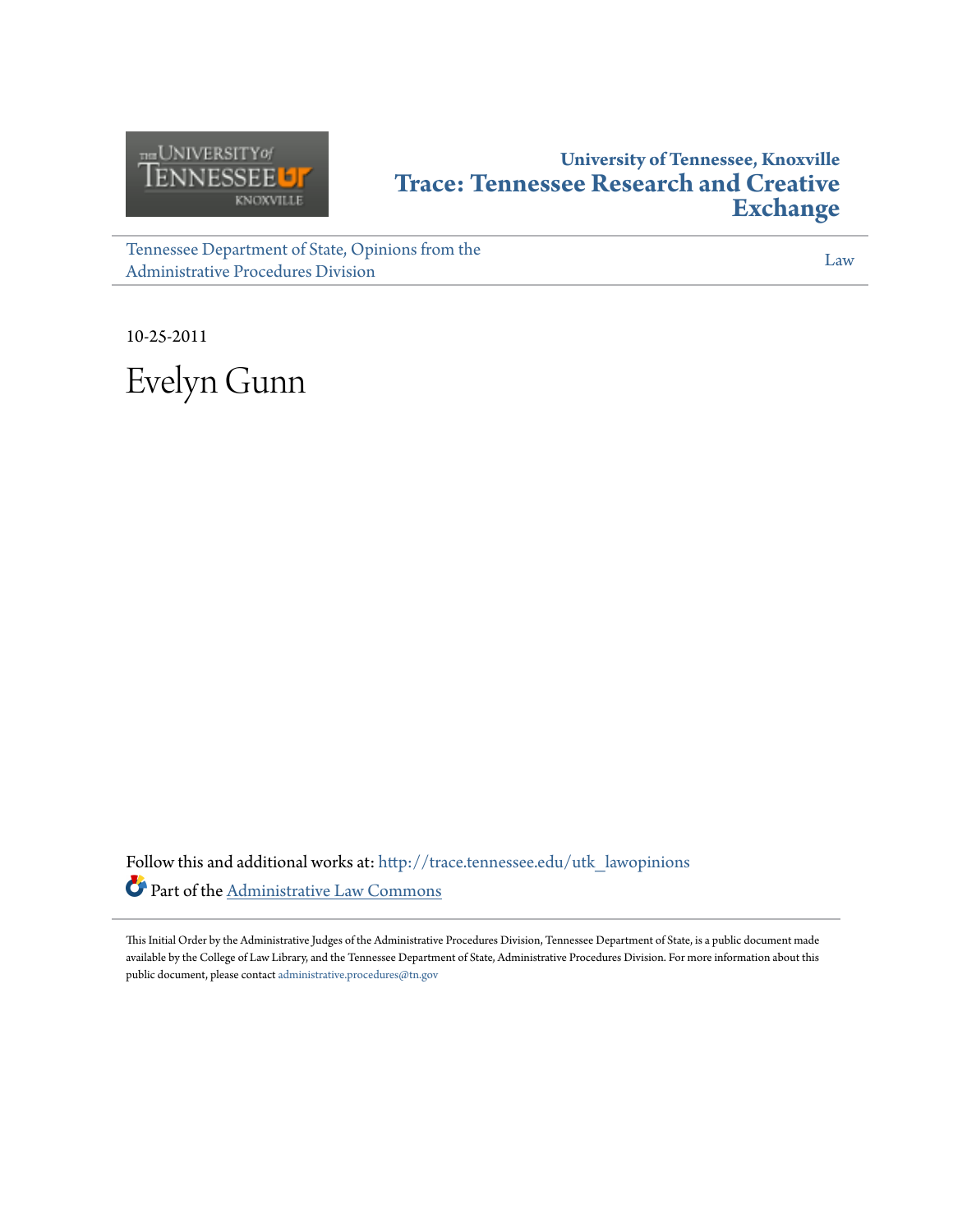# **BEFORE THE TENNESSEE HOUSING DEVELOPMENT AGENCY**

**IN THE MATTER OF:**

**Evelyn Gunn DOCKET NO: 32.00-113263J**

#### **ORDER**

This contested administrative case was heard in Madison, Tennessee, on October 25, 2011, before Rob Wilson, Administrative Law Judge, assigned by the Secretary of State, Administrative Procedures Division, and sitting for the Tennessee Housing Development Agency ("THDA" or "the Agency"). Mr. Bruce Balcom, General Counsel for THDA, represented the Petitioner. Evelyn Gunn, the Respondent, was present and proceeded on her own behalf.

The subject of the proceeding was the proposed termination of the Respondent's rental assistance through the Housing Choice Voucher Program (Section 8) for the alleged criminal acts of Respondent. After consideration of the record, it is ordered that the Respondent's Section 8 rental assistance should **not** be terminated, and THDA's proposed termination is DENIED. This decision is based upon the following findings of facts and conclusions of law.

## **FINDINGS OF FACT**

1. The Respondent has been receiving Section 8 rental assistance. On or about April 18, 2011, Respondent had an altercation with a neighbor. In order to protect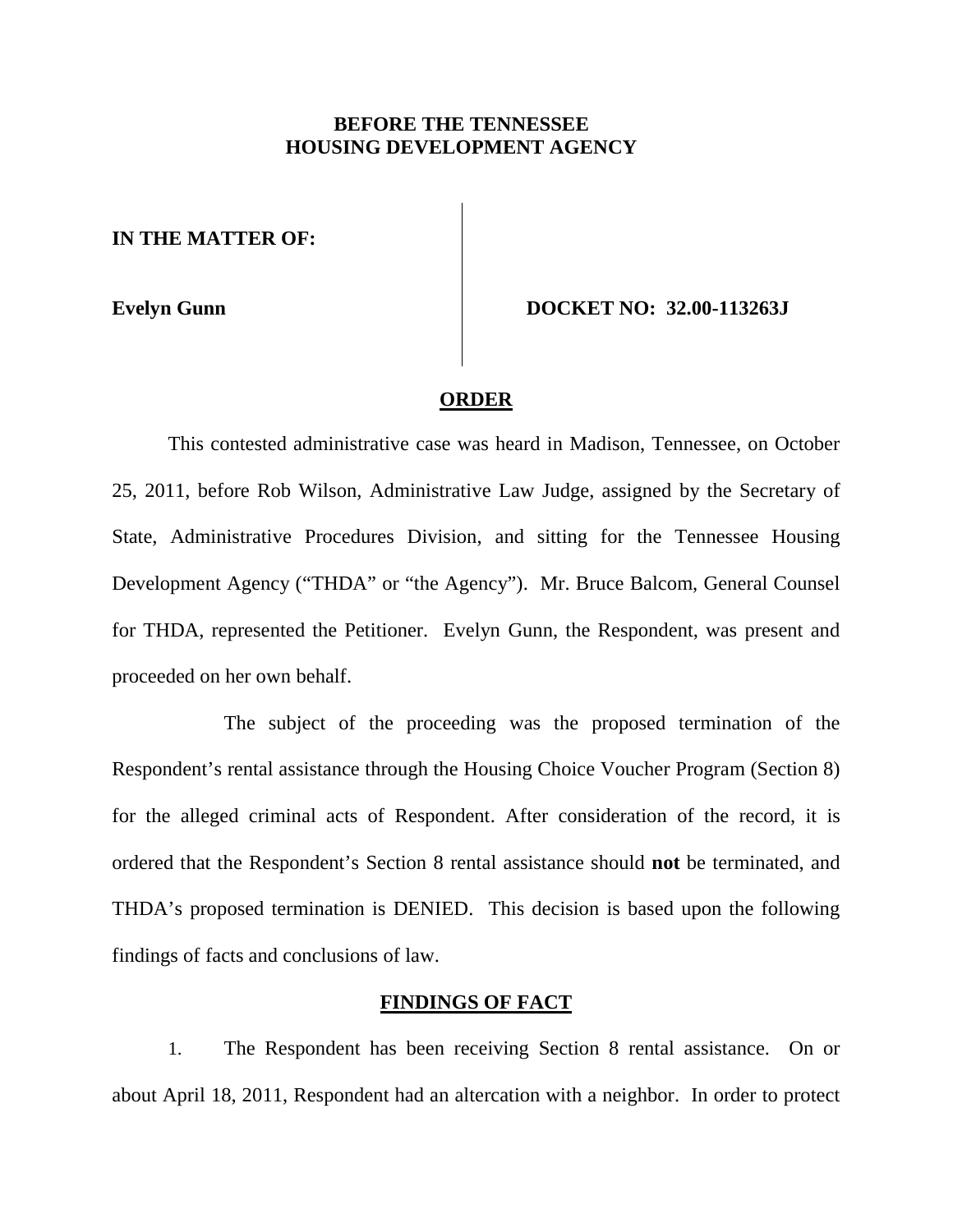herself Respondent pointed a handgun at her neighbor. Respondent was charged with aggravated assault with a deadly weapon. The charge was eventually reduced to possession of a weapon without a permit.

2. Respondent stated that she was not the aggressor in the incident and claimed that she only had the gun for self defense.

3. By letter dated July 12, 2010, Julie Burnette, a hearing and complaints officer with THDA, notified Respondent that she was upholding the decision to terminate her assistance because Respondent had committed criminal or dug activity on the premises.

4. Respondent appealed the termination.

### **CONCLUSIONS OF LAW**

1. The Section 8, Tenant Based Assistance, Housing Choice Voucher Program provides that "during the term of the lease, any criminal activity that threatens the health, safety, or right to peaceful enjoyment of the premises by other tenants, any criminal activity that threatens the health, safety or right to peaceful enjoyment of their residences by persons residing in the immediate vicinity of the premises…, shall be cause for termination of tenancy.... 42 U.S.C. $\S 1437(d)(1)(B)(iii)$ .

2. Code of Federal Regulations, 24 CFR 982.551(l) states, in relevant part, that a participant in Section 8, "may not engage in…violent criminal activity or other criminal activity that threatens the health, safety or right to peaceful enjoyment of other residents and persons residing in the immediate vicinity of the premises."

2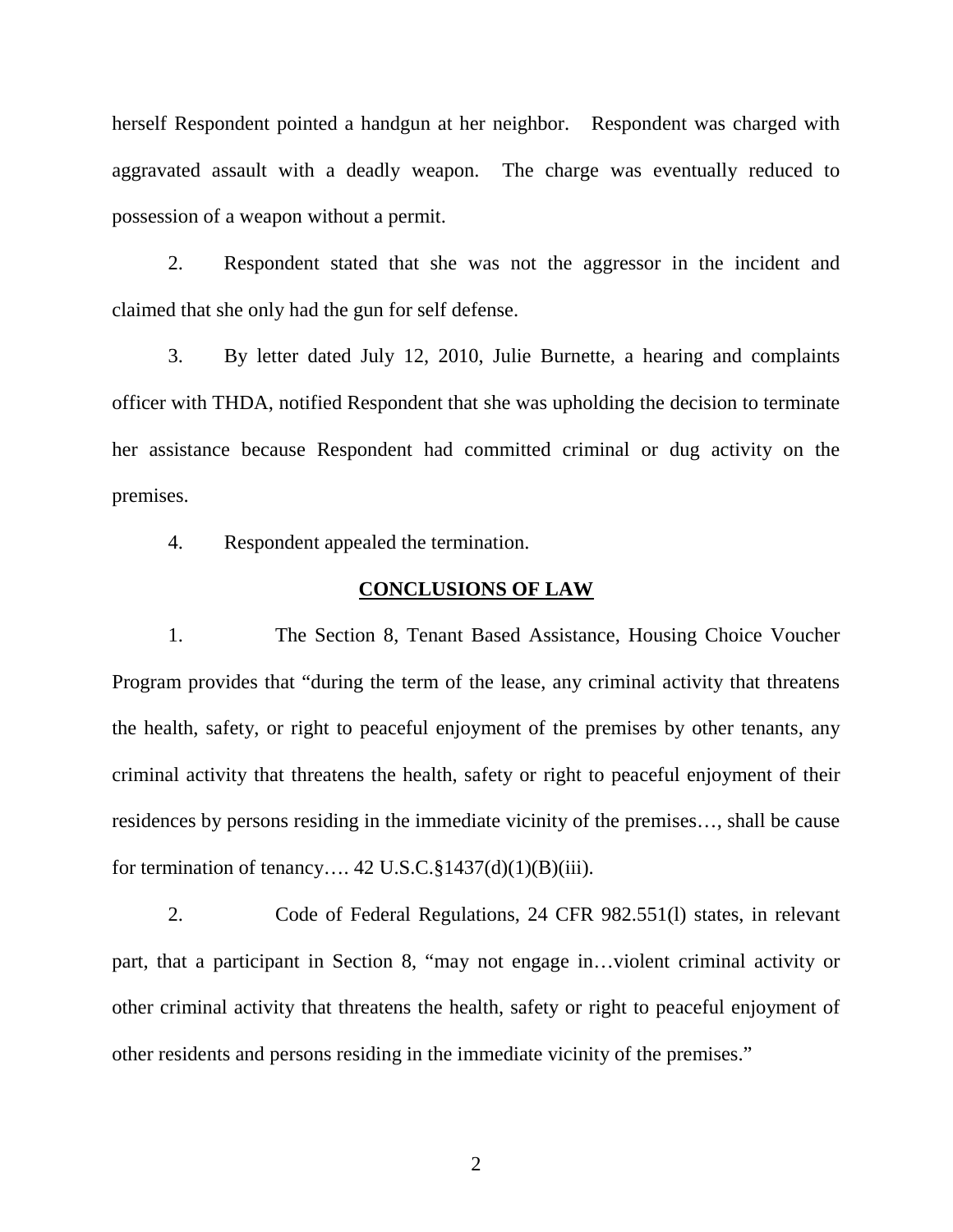3. Pursuant to 24 CFR 982.553(b) THDA (the PHA in the instant case) has promulgated standards in its Administrative Plan, Chapter 10, page 6, for termination due to criminal behavior:

HUD regulations allow PHAs local discretion in establishing additional grounds for termination when the PHA determines that any household member is currently engaged in certain criminal activities. Termination of assistance will result if THDA receives information during the normal process of recertifying eligibility that shows there is a record of drug-related criminal activity, severe alcohol abuse, violent criminal activity or other criminal activity that is a threat to the health and safety of the neighborhood. The family will be terminated if any adult household member has a criminal record that meets one of the following conditions:

1. Any household member has been convicted\* of a felony drug-related, alcohol related, violent criminal activity or other criminal activity in the past twelve (12) months;

2. Any household member has been convicted\* of two (2) or more misdemeanor drug-related, alcohol-related, violent criminal or other criminal acts in the past twelve (12) months;

3. Any household member has three (3) or more convictions\* for a misdemeanor or felony drug-related, alcohol-related, violent criminal activity or other criminal activity, one of which is less than three (3) years (36 months) old;

4. Any household member has one or more convictions\* for a felony sex offense in the past ten  $(10)$  years or any conviction\* (felony or misdemeanor) of a sex offense involving a minor;

5. Any household member has been arrested two (2) or more times during the past six  $(6)$  months or three  $(3)$  or more times during the past twelve  $(12)$  months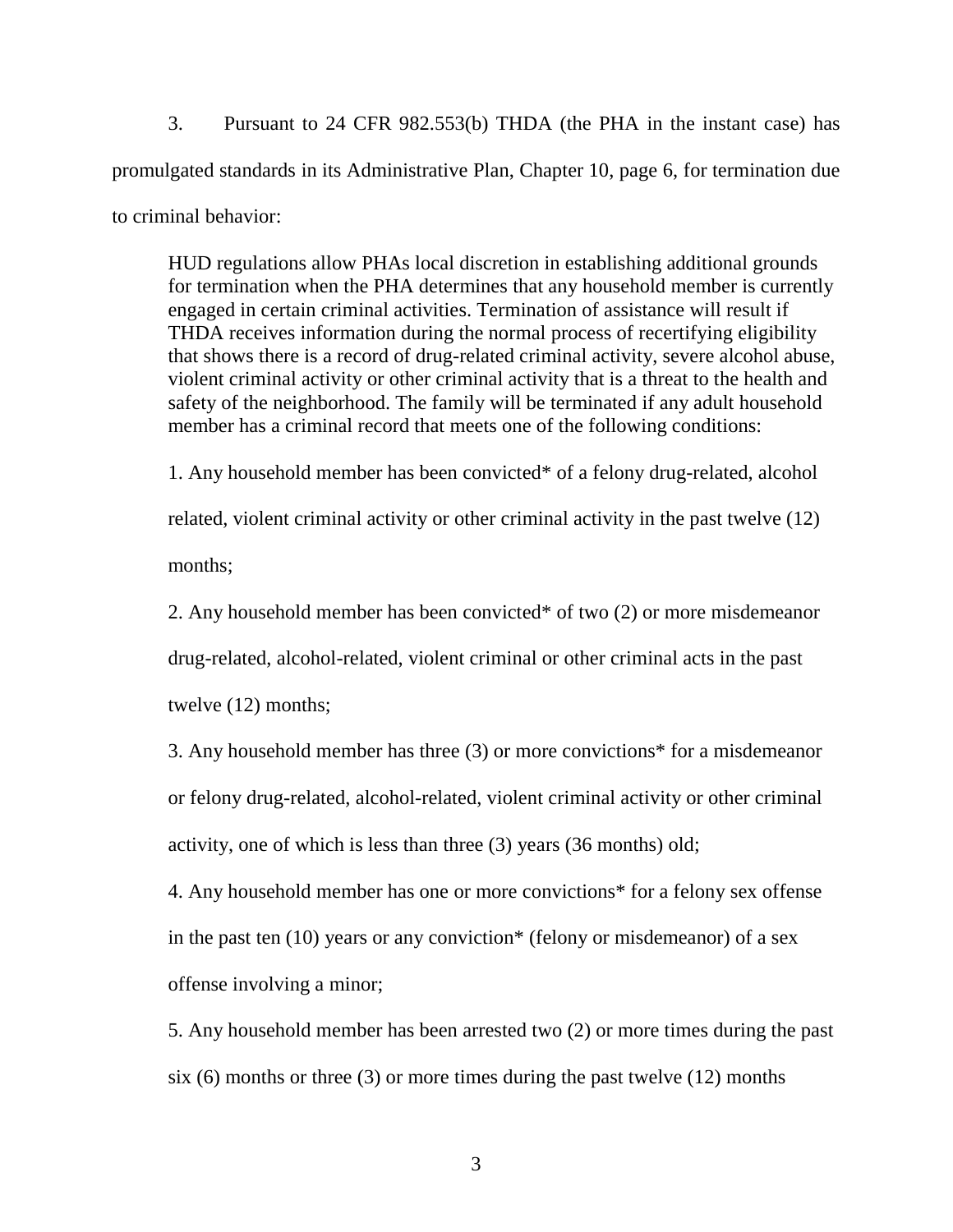(felony or misdemeanor), for a drug-related, alcohol-related, violent criminal activity or other criminal activity; or

6. Any household member, guest or other person under the tenant's control is arrested for or convicted of a drug-related or violent criminal activity that allegedly occurred in the assisted unit at any time during the family's program participation (when the criminal activity is a serious lease violation).

**\***A criminal conviction occurs when on the date of final judgment (felony or misdemeanor offenses) a verdict or finding of guilty, a plea of guilty, or a plea of nolo contendre is entered and does not include a final judgment that has been expunged by pardon, reversed, set aside or otherwise rendered nugatory. A judgment of pre-trial diversion will be treated as a judgment that is rendered nugatory. Families that include a member with a criminal disposition of post-trial diversion following a criminal conviction are not eligible to receive assistance until the terms of diversion are met; record expunged; or the family becomes eligible otherwise.

4. THDA's Administrative Plan lists six specific criteria for termination due to criminal activities, none of which are met by Ms. Gunn. Specifically, criteria #1 requires a felony conviction. Ms. Gunn only received a misdemeanor conviction. Criteria #2 requires two misdemeanor convictions in twelve months. Ms. Gunn only has one misdemeanor conviction. Criteria #3 requires three misdemeanor convictions within three years, which is not applicable in this matter. Criteria #4 pertains to sex offenses and is not applicable in this matter, and criteria #5 is also not applicable because it involves multiple offenses over a period of time and Ms. Gunn has no prior criminal record. The last criteria, #6, requires that a person "be arrested or convicted of a drug-related or violent criminal activity that allegedly occurred in the assisted unit…" As is evidenced